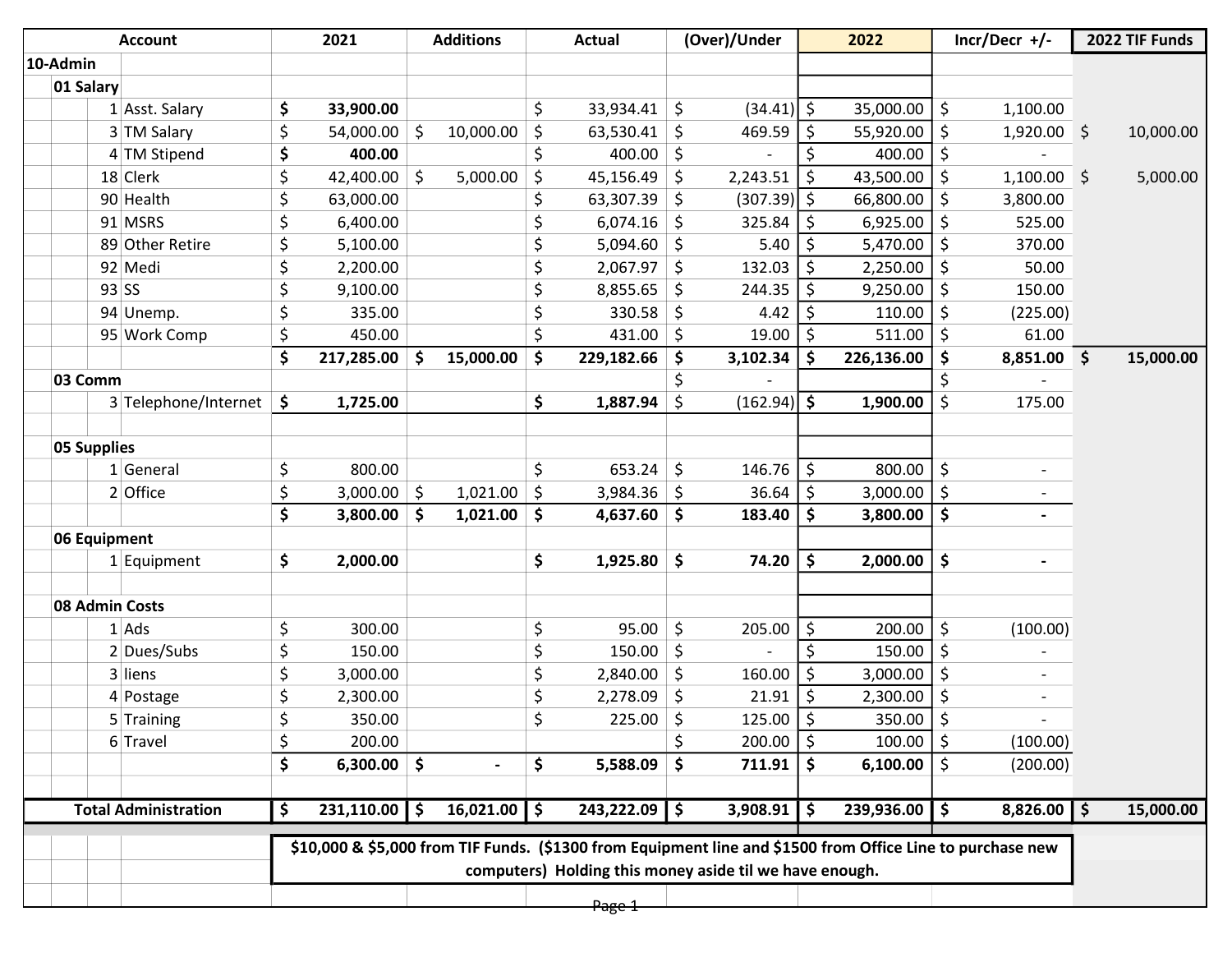| <b>Account</b>                       |                                 | 2021                | <b>Additions</b>     |    | <b>Actual</b>   |   | (Over)/Under  |                    | 2022        |                     | $Incr/Decr$ +/- | 2022 TIF Funds |
|--------------------------------------|---------------------------------|---------------------|----------------------|----|-----------------|---|---------------|--------------------|-------------|---------------------|-----------------|----------------|
| 20-Police Department                 |                                 |                     |                      |    |                 |   |               |                    |             |                     |                 |                |
| 01 Salary                            |                                 |                     |                      |    |                 |   |               |                    |             |                     |                 |                |
| 5 Chief                              | \$                              | 15,000.00           |                      | S. | $14,999.99$ \$  |   | 0.01          | \$                 | 15,000.00   | $\zeta$             |                 |                |
| 7 Patrolmen                          | \$                              | 122,000.00          | \$<br>44,023.10      | Ŝ. | $165,852.77$ \$ |   | 170.33        | $\zeta$            | 137,500.00  | \$                  | 15,500.00       |                |
| On Call                              | \$                              | 4,000.00            |                      | \$ | 4,000.00 \$     |   |               | \$                 | 4,000.00    | \$                  |                 |                |
| 8 Reserves Salary                    | \$                              | 4,400.00            |                      | \$ | $4,373.63$ \$   |   | 26.37         | \$                 | 19,760.00   | $\zeta$             | 15,360.00       |                |
|                                      |                                 |                     |                      |    |                 |   |               |                    |             | \$                  |                 |                |
| 90 Health                            | \$                              | 42,350.00 \$        | $6,987.12$ \$        |    | 49,328.21 \$    |   | 8.91          | \$                 | 40,500.00   | \$                  | (1,850.00)      |                |
| 91 MSRS                              | \$                              | 9,700.00            | \$<br>$2,751.59$ \$  |    | $12,278.67$ \$  |   | 172.92        | \$                 | 11,150.00   | \$                  | 1,450.00        |                |
| 92 MEDI                              | \$                              | $2,100.00$ \$       | 656.09 \$            |    | $2,756.24$ \$   |   | $(0.15)$ \$   |                    | 2,700.00    | \$                  | 600.00          |                |
| $93$ SS                              | \$                              | 9,000.00            | \$<br>$2,791.17$ \$  |    | $11,785.34$ \$  |   | 5.83          | -\$                | 11,500.00   | \$                  | 2,500.00        |                |
| 94 Unemp                             | \$                              | 375.00              | \$<br>$101.47$ \$    |    | $473.39$ \$     |   | 3.08          | \$                 | 124.00      | \$                  | (251.00)        |                |
| 95 Work Comp                         | \$                              | 3,900.00 $\vert$ \$ | $403.63$ \$          |    | $4,287.78$ \$   |   | 15.85         | \$                 | 4,317.14    | \$                  | 417.14          |                |
|                                      | \$                              | 212,825.00          | \$<br>$57,714.17$ \$ |    | $270,136.02$ \$ |   | 403.15        | \$                 | 246,551.14  | \$                  | 33,726.14       |                |
|                                      |                                 |                     |                      |    |                 |   |               |                    |             |                     |                 |                |
|                                      |                                 |                     |                      |    |                 |   |               |                    |             |                     |                 |                |
| $2$ Telephone/hot spot $\frac{1}{5}$ |                                 | 1,400.00            |                      | \$ | $1,983.71$ \$   |   | $(583.71)$ \$ |                    | 2,000.00    | - \$                | 600.00          |                |
| 3 Dispatch                           | \$                              | 2,700.00            |                      | \$ | $2,957.70$ \$   |   | $(257.70)$ \$ |                    | 3,200.00    | \$                  | 500.00          |                |
|                                      | \$                              | 4,100.00            |                      | \$ | $4,941.41$ \$   |   | $(841.41)$ \$ |                    | 5,200.00    | \$                  | 1,100.00        |                |
| <b>05 Supplies</b>                   |                                 |                     |                      |    |                 |   |               |                    |             |                     |                 |                |
| 2 Office                             | \$                              | $300.00$ \$         | $1,650.00$ \$        |    | $1,945.62$ \$   |   | $4.38$ \$     |                    | 400.00      | $\zeta$             | 100.00          |                |
| 3 Uniforms                           | \$                              | 1,500.00            | \$<br>$1,554.00$ \$  |    | $3,053.73$ \$   |   | 0.27          | $\ddot{\phi}$      | 1,500.00    | $\zeta$             |                 |                |
| 6 Tasers                             | \$                              | 792.00 \$           | $455.98$ \$          |    | $1,246.99$ \$   |   | 0.99          | S.                 | 500.00      | \$                  | (292.00)        |                |
| 7 Training Ammo                      | \$                              | 700.00              |                      | \$ | $1,300.00$ \$   |   | $(600.00)$ \$ |                    | 1,900.00    | \$                  | 1,200.00        |                |
| 8 Comm. Relations                    | \$                              | 50.00               | \$<br>180.00         | \$ | $229.86$ \$     |   | 0.14          | \$                 | 150.00      | \$                  | 100.00          |                |
| 10 Forms/Printing                    | \$                              | 100.00              |                      |    |                 | Ś | 100.00        |                    |             | \$                  | (100.00)        |                |
|                                      | $\overline{\boldsymbol{\zeta}}$ | $3,442.00$ \$       | $3,839.98$ \$        |    | $7,776.20$ \$   |   | $(494.22)$ \$ |                    | 4,450.00    | $\ddot{\bm{\zeta}}$ | 1,008.00        |                |
| <b>Drug Testing</b>                  |                                 |                     |                      |    |                 |   |               | \$                 | 1,000.00    | \$                  | 1,000.00        |                |
| 07 Sub Con                           |                                 |                     |                      |    |                 |   |               |                    |             |                     |                 |                |
| 2 Prisoner Hous/Meals \$             |                                 | 750.00              |                      | \$ | $268.13$ \$     |   | 481.87        | $\ddot{\varsigma}$ | $500.00$ \$ |                     | (250.00)        |                |
|                                      | \$                              | 750.00              |                      | \$ | $268.13$ \$     |   | 481.87        | \$                 | 500.00      | $\ddot{\bm{\zeta}}$ | (250.00)        |                |
| 08 Admin                             |                                 |                     |                      |    |                 |   |               |                    |             |                     |                 |                |
| 2 Dues/Subs                          | \$                              | 135.00              |                      | \$ | 135.00 \$       |   |               | \$                 | 135.00      | \$                  | $\sim$          |                |
|                                      |                                 |                     |                      |    |                 |   |               |                    |             |                     |                 |                |
| 4 Postage                            | \$                              | 55.00               |                      | \$ | 55.00 \$        |   |               | \$                 | 58.00       | $\ddot{\varsigma}$  | 3.00            |                |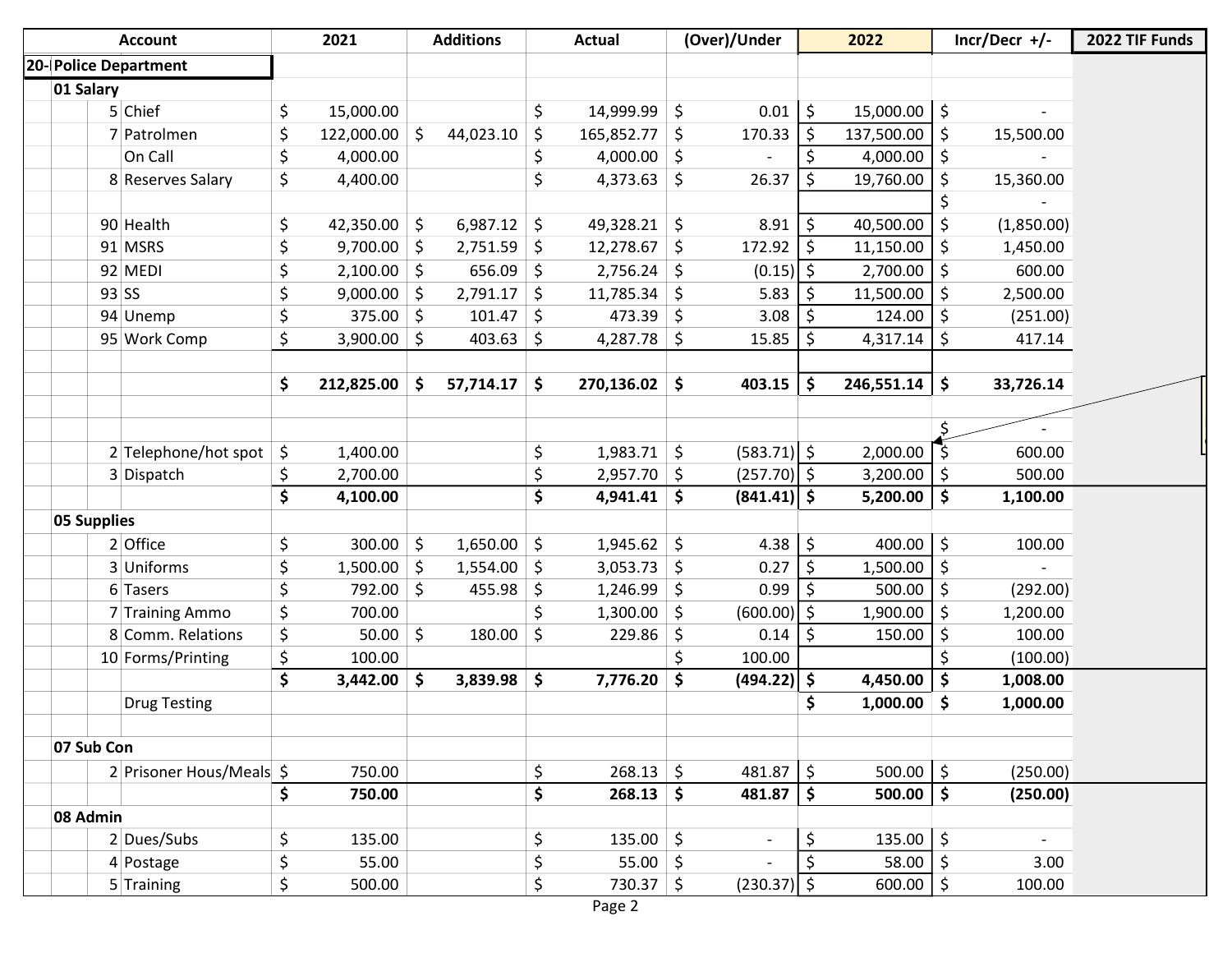| <b>Account</b>                 | 2021             |      | <b>Additions</b> |                     | <b>Actual</b>       |            | (Over)/Under    |    | 2022        |                     | $Incr/Decr$ +/- | 2022 TIF Funds |
|--------------------------------|------------------|------|------------------|---------------------|---------------------|------------|-----------------|----|-------------|---------------------|-----------------|----------------|
| 8 Record Keeping (Spilln \$    |                  |      |                  | \$                  | 2,205.00            | \$         | $(2,205.00)$ \$ |    | 300.00      | \$                  | 300.00          |                |
| <b>Police Continued</b>        |                  |      |                  |                     |                     |            |                 |    |             |                     |                 |                |
| 13 Publications/Law Bod \$     | 400.00           |      |                  | \$                  | 250.80              | \$         | 149.20          | \$ | 300.00      | \$                  | (100.00)        |                |
| 14 Online Training             | \$<br>500.00     |      |                  | \$                  | $375.00$ \$         |            | 125.00          | \$ | 500.00      | \$                  |                 |                |
|                                | \$<br>1,590.00   |      |                  | \$                  | 3,751.17            | \$         | $(2,161.17)$ \$ |    | 1,893.00    | \$                  | 303.00          |                |
| 09 Vehicle                     |                  |      |                  |                     |                     |            |                 |    |             |                     |                 |                |
| 1 Maintenance                  | \$<br>3,000.00   |      |                  | \$                  | 4,356.23            | \$         | $(1,356.23)$ \$ |    | 4,000.00    | \$                  | 1,000.00        |                |
| 2 Fuel                         | \$<br>7,000.00   |      |                  | \$                  | 7,545.11            | \$         | $(545.11)$   \$ |    | 8,000.00    | \$                  | 1,000.00        |                |
| 4 Reserve Acct                 | \$<br>5,000.00   | \$   | 2,050.60         | \$                  | 7,049.88            | \$         | 0.72            | \$ | 7,500.00    | \$                  | 2,500.00        |                |
|                                | \$<br>15,000.00  | -\$  | $2,050.60$ \$    |                     | $18,951.22$ \$      |            | $(1,900.62)$ \$ |    | 19,500.00   | \$                  | 4,500.00        |                |
| <b>TOTAL POLICE DEPARTMENT</b> | \$<br>237,707.00 | \$ ا | $63,604.75$ \$   |                     | 305,824.15          | $\vert$ \$ | $(4,512.40)$ \$ |    | 279,094.14  | \$                  | 41,387.14       |                |
|                                |                  |      |                  |                     |                     |            |                 |    |             |                     |                 |                |
|                                |                  |      |                  |                     |                     |            |                 |    |             |                     |                 |                |
| <b>30-Fire Department</b>      |                  |      |                  |                     |                     |            |                 |    |             |                     |                 |                |
| 01 Salary                      |                  |      |                  |                     |                     |            |                 |    |             |                     |                 |                |
| 9 Firefighters                 | \$<br>20,000.00  |      |                  | \$                  | 19,145.40           | \$         | 854.60          | \$ | 22,000.00   | \$                  | 2,000.00        |                |
| 19 Fire Chief                  | \$<br>8,000.00   |      |                  | \$                  | 8,000.00            | \$         |                 | \$ | 8,240.00    | \$                  | 240.00          |                |
| 20 Asst. Chief                 | \$<br>4,000.00   |      |                  | \$                  | 4,000.00            | \$         |                 | Ś  | 4,120.00    | \$                  | 120.00          |                |
| 92 Medi                        | \$<br>475.00     |      |                  | \$                  | 447.46              | \$         | 27.54           | \$ | 475.00      | \$                  |                 |                |
| $93$ SS                        | \$<br>2,000.00   |      |                  | \$                  | 1,959.44            | \$         | 40.56           | \$ | 2,000.00    | \$                  |                 |                |
| 94 Unemp                       | \$<br>95.00      |      |                  | \$                  | 90.91               | \$         | 4.09            | \$ | 31.00       | \$                  | (64.00)         |                |
| 95 Work Comp                   | \$<br>2,125.00   |      |                  | \$                  | 2,107.13            | \$         | 17.87           | \$ | 2,956.61    | \$                  | 831.61          |                |
|                                | \$<br>36,695.00  |      |                  | \$                  | 35,750.34           | \$         | 944.66          | \$ | 39,822.61   | \$                  | 3,127.61        |                |
| 03 Comm                        |                  |      |                  |                     |                     |            |                 |    |             |                     |                 |                |
| 2 Pagers                       | \$<br>9,600.00   | \$   | 3,319.48         | \$                  | 10,747.88           | \$         | $2,171.60$ \$   |    | 5,500.00    | \$                  | (4,100.00)      |                |
| 3 Telephone                    | \$<br>825.00     |      |                  | \$                  | 982.16              | \$         | $(157.16)$ \$   |    | 1,020.00    | \$                  | 195.00          |                |
| 5 PSAP Dispatch                | \$<br>1,525.00   |      |                  | \$                  | $1,663.72$ \$       |            | $(138.72)$ \$   |    | 1,700.00    | \$                  | 175.00          |                |
|                                | \$<br>11,950.00  | \$   | 3,319.48         | $\ddot{\bm{\zeta}}$ | 13,393.76           | \$         | 1,875.72        | \$ | 8,220.00    | \$                  | (3,730.00)      |                |
| 04 Maintenance                 |                  |      |                  |                     |                     |            |                 |    |             |                     |                 |                |
| 12 Extinguisher                | \$<br>200.00     |      |                  | \$                  | $65.55$ \$          |            | $134.45$ \$     |    | $200.00$ \$ |                     |                 |                |
|                                | \$<br>200.00     |      |                  | \$                  | $65.55$ \$          |            | $134.45$   \$   |    | 200.00      | $\ddot{\bm{\zeta}}$ |                 |                |
| 05 Supplies                    |                  |      |                  |                     |                     |            |                 |    |             |                     |                 |                |
| 1 General                      | \$<br>400.00     |      |                  | \$                  | $105.92$ \$         |            | $294.08$   \$   |    | 400.00      | \$                  |                 |                |
| 2 Office                       | \$<br>500.00     |      |                  | \$                  | $143.40 \mid \zeta$ |            | $356.60$   \$   |    | 500.00      | \$                  |                 |                |
| 3 Uniforms                     | \$<br>750.00     |      |                  | \$                  | $1,238.32$ \$       |            | $(488.32)$ \$   |    | 750.00      | \$                  |                 |                |
| 6 Fire Pre. Mat                | \$<br>100.00     |      |                  |                     |                     | \$         | 100.00          | \$ | 100.00      | \$                  |                 |                |
|                                | \$<br>1,750.00   |      |                  | \$                  | $1,487.64$ \$       |            | $262.36$   \$   |    | 1,750.00    |                     |                 |                |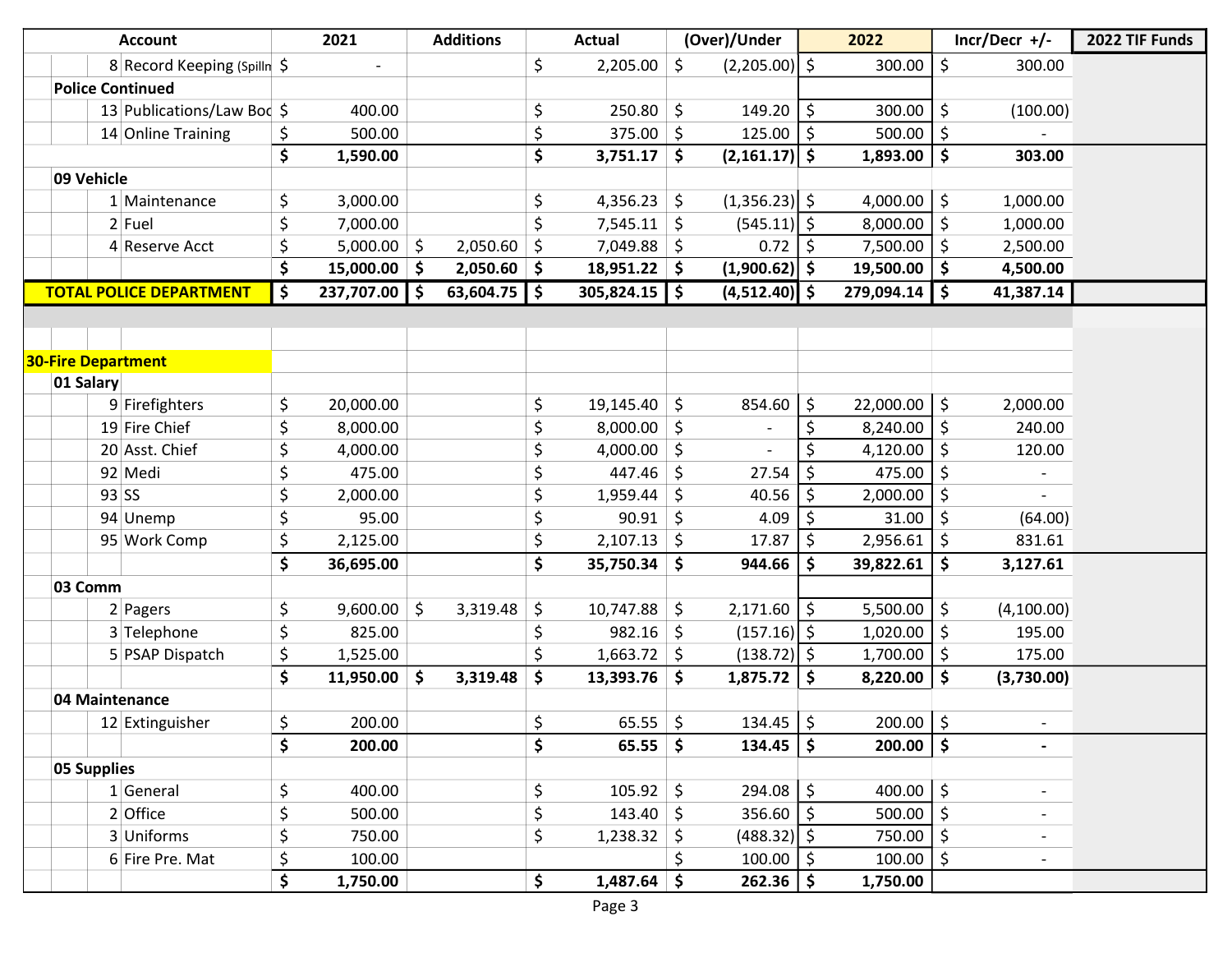|              | <b>Account</b>                   | 2021            | <b>Additions</b>    | <b>Actual</b>        |            | (Over)/Under                                     |                     | 2022             | $Incr/Decr$ +/-        |         | 2022 TIF Funds |
|--------------|----------------------------------|-----------------|---------------------|----------------------|------------|--------------------------------------------------|---------------------|------------------|------------------------|---------|----------------|
| 06 Equipment |                                  |                 |                     |                      |            |                                                  |                     |                  |                        |         |                |
|              | $1$ Equipment                    | \$<br>8,800.00  |                     | \$<br>8,289.11       | \$         | $510.89$   \$                                    |                     | 12,900.00        | \$<br>4,100.00         |         |                |
|              | <b>Fire Department Continued</b> |                 |                     |                      |            |                                                  |                     |                  |                        |         |                |
|              | 2 Turnout                        | \$<br>4,064.00  |                     | \$<br>5,937.85       | \$         | $(1,873.85)$ \$                                  |                     | 5,075.00         | \$<br>1,011.00         |         |                |
|              | 3 SCBA                           | \$<br>1,500.00  |                     | \$<br>980.00         | \$         | 520.00                                           | -\$                 | 3,500.00         | \$<br>2,000.00         |         |                |
|              | 6 Pump Testing                   | \$<br>1,000.00  |                     | \$<br>925.00         | S.         | 75.00                                            | $\zeta$             | 1,000.00         | \$                     |         |                |
|              |                                  | \$<br>15,364.00 |                     | \$<br>16,131.96      | \$         | $(767.96)$ \$                                    |                     | 22,475.00        | \$<br>7,111.00         |         |                |
| 07 Sub Cont  |                                  |                 |                     |                      |            |                                                  |                     |                  |                        |         |                |
|              | 3 Health Eval                    | \$<br>500.00    |                     | \$<br>448.00         | \$         | $52.00$ \$                                       |                     | 500.00           | \$                     |         |                |
|              | 4 Fire Training                  | \$<br>2,600.00  |                     | \$<br>1,587.00       | \$         | 1,013.00                                         | \$                  | 2,600.00         | \$                     |         |                |
|              | 5 EMS Training                   | \$<br>500.00    |                     | \$<br>500.00         | \$         |                                                  | Ś.                  | 500.00           | \$                     |         |                |
|              |                                  | \$<br>3,600.00  |                     | \$<br>2,535.00       | \$         | 1,065.00                                         | \$                  | 3,600.00         | \$                     |         |                |
|              | 08 Admin Costs                   |                 |                     |                      |            |                                                  |                     |                  |                        |         |                |
|              | 2 Dues/Subs                      | \$<br>500.00    |                     | \$<br>415.00         | $\zeta$    | $85.00$ \$                                       |                     | 500.00           | \$                     |         |                |
|              | 4 Postage                        | \$<br>55.00     |                     | \$<br>58.00          | \$         | $(3.00)$ \$                                      |                     | 58.00            | \$<br>3.00             |         |                |
|              |                                  | \$<br>555.00    |                     | \$<br>473.00         | \$         | 82.00                                            | $\ddot{\bm{\zeta}}$ | 558.00           | \$<br>3.00             |         |                |
| 09 Vehicle   |                                  |                 |                     |                      |            |                                                  |                     |                  |                        |         |                |
|              | 1 Maintenance                    | \$<br>5,000.00  |                     | \$<br>5,496.99       | \$         | $(496.99)$ \$                                    |                     | 7,800.00         | \$<br>2,800.00         |         |                |
|              | $2$ Gas & Oil                    | \$<br>1,800.00  |                     | \$<br>1,586.59       | \$         | 213.41                                           | \$                  | 2,500.00         | \$<br>700.00           |         |                |
|              | 4 Reserve Acct                   | \$<br>10,000.00 |                     | \$<br>10,000.00      | \$         |                                                  | $\zeta$             | 10,000.00        | \$                     |         |                |
|              | 4 Vehicle Eqiupment              |                 |                     |                      |            |                                                  |                     |                  | \$                     |         |                |
|              |                                  | \$<br>16,800.00 |                     | \$<br>17,083.58      | \$         | $(283.58)$ \$                                    |                     | 20,300.00        | \$<br>3,500.00         |         |                |
| 98 Loans     |                                  |                 |                     |                      |            |                                                  |                     |                  |                        |         |                |
|              | 3 New Fire Truck                 | \$<br>10,000.00 |                     | \$<br>10,000.00      | \$         | $\overline{\phantom{0}}$                         |                     |                  | \$<br>$(10,000.00)$ \$ |         | 10,000.00      |
| 99 Misc      |                                  |                 |                     |                      |            |                                                  |                     |                  |                        |         |                |
|              | 2 Mutual Aid                     | \$<br>300.00    |                     | \$<br>79.62          | -\$        | 220.38                                           | \$                  | 300.00           | \$                     |         |                |
|              | <b>TOTAL FIRE DEPARTMENT</b>     | \$<br>97,214.00 | \$<br>$3,319.48$ \$ | 97,000.45            | $\vert$ \$ | 3,533.03                                         | \$                  | $97,225.61$   \$ | 11.61                  | $\zeta$ | 10,000.00      |
|              |                                  |                 |                     |                      |            |                                                  |                     |                  |                        |         |                |
|              |                                  |                 |                     |                      |            | \$20,000 transferred to the Fire Reserve account |                     |                  |                        |         |                |
|              | 40 Highway Department            |                 |                     |                      |            |                                                  |                     |                  |                        |         |                |
| 01 Salary    |                                  |                 |                     | <b>Actual</b>        |            | Over/Under                                       |                     |                  | <b>Difference</b>      |         |                |
|              | 10 Foreman                       | \$<br>53,000.00 |                     | \$<br>49,152.14      | $\zeta$    | 3,847.86                                         |                     |                  | \$<br>(53,000.00)      |         |                |
|              | 11 Crew                          | \$<br>82,350.00 |                     | \$<br>$72,545.56$ \$ |            | 9,804.44                                         | $\zeta$             | 153,250.00       | \$<br>70,900.00        |         |                |
|              | 90 Health                        | \$<br>41,000.00 |                     | \$<br>$39,279.99$ \$ |            | 1,720.01                                         | $\ddot{\phi}$       | 47,800.00        | \$<br>6,800.00         |         |                |
|              | 91 MSRS                          | \$<br>10,600.00 |                     | \$<br>$9,268.90$ \$  |            | 1,331.10                                         | \$                  | 12,700.00        | \$<br>2,100.00         |         |                |
|              | 92 Medi                          | \$<br>2,000.00  |                     | \$<br>$1,673.30$ \$  |            | 326.70                                           | $\zeta$             | 2,800.00         | \$<br>800.00           |         |                |
|              | $93$ SS                          | \$<br>8,400.00  |                     | \$<br>$7,435.01$ \$  |            | 964.99                                           | $\zeta$             | $9,500.00$   \$  | 1,100.00               |         |                |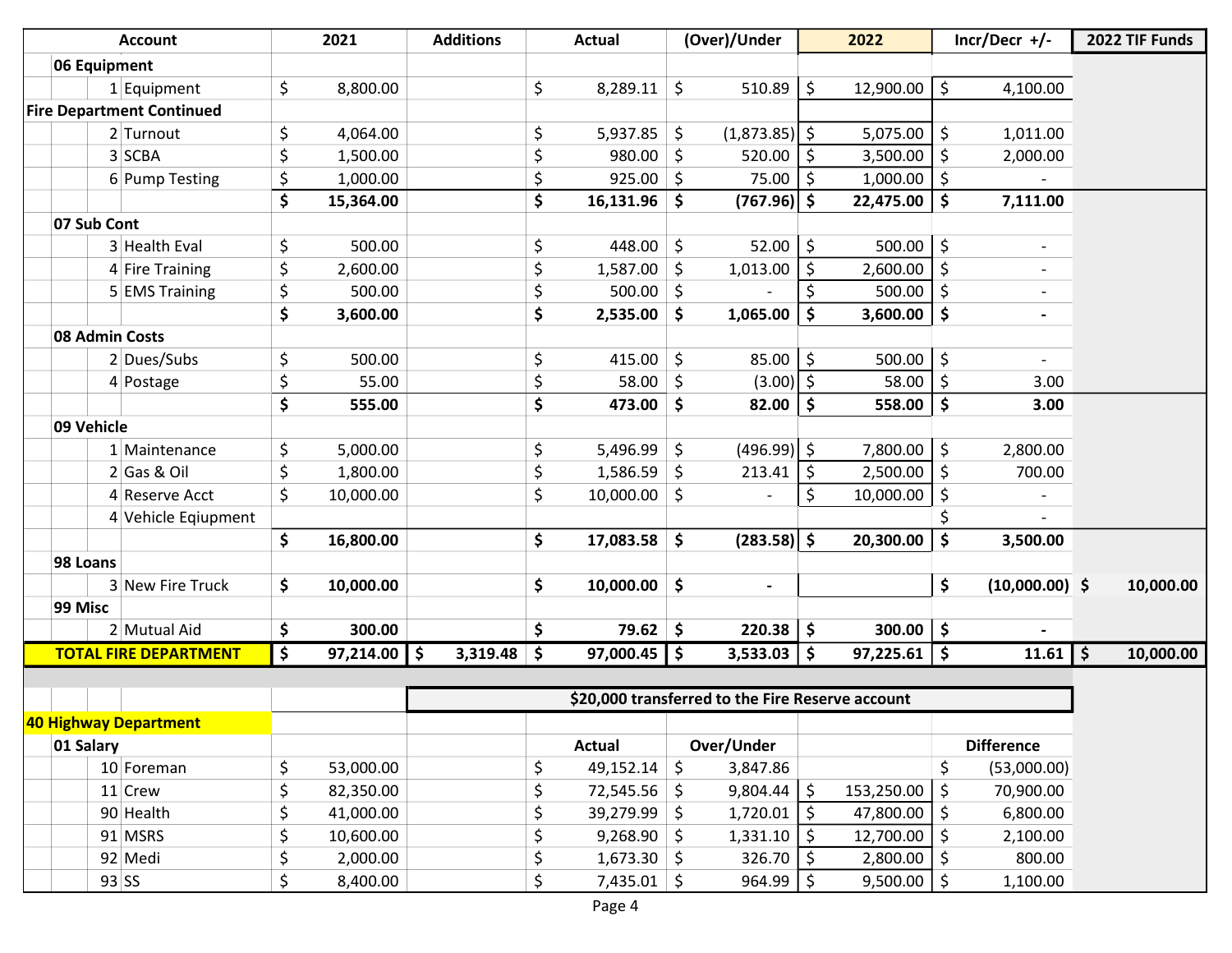|              | <b>Account</b>                   |         | 2021       |                     | <b>Additions</b> | <b>Actual</b>        |                     | (Over)/Under      |                     | 2022       |                     | $Incr/Decr$ +/-              | 2022 TIF Funds |
|--------------|----------------------------------|---------|------------|---------------------|------------------|----------------------|---------------------|-------------------|---------------------|------------|---------------------|------------------------------|----------------|
|              | 94 Unemp                         | \$      | 335.00     |                     |                  | \$<br>330.65         | \$                  | 4.35              | \$                  | 110.00     | $\zeta$             | (225.00)                     |                |
|              | 95 Work Comp                     | \$      | 5,300.00   |                     |                  | \$<br>$5,275.72$ \$  |                     | 24.28             | $\zeta$             | 5,782.44   | \$                  | 482.44                       |                |
|              |                                  | \$      | 202,985.00 |                     |                  | \$<br>184,961.27     | $\vert$ \$          | 18,023.73         | $\mathsf{S}$        | 231,942.44 | $\mathsf{\$}$       | 28,957.44                    |                |
|              | <b>High Department Continued</b> |         |            |                     |                  |                      |                     |                   |                     |            |                     |                              |                |
| 02 Utilities |                                  |         |            |                     |                  |                      |                     |                   |                     |            |                     |                              |                |
|              | 1 Electric                       | \$      | 2,000.00   |                     |                  | \$<br>1,893.59       | \$                  | 106.41            | \$                  | 4,000.00   | \$                  | 2,000.00                     |                |
|              | $2$ heat                         | \$      | 6,500.00   | \$                  | 1,000.00         | \$<br>6,865.47       | \$                  | 634.53            | $\ddot{\varsigma}$  | 10,000.00  | \$                  | 3,500.00                     |                |
|              | 5 Water/Sewer                    | \$      | 850.00     |                     |                  | \$<br>$848.28$ \$    |                     | 1.72              | $\zeta$             | 850.00     | \$                  |                              |                |
|              |                                  | \$      | 9,350.00   | $\ddot{\bm{\zeta}}$ | 1,000.00         | \$<br>$9,607.34$ \$  |                     | 742.66            | \$                  | 14,850.00  | $\ddot{\bm{\zeta}}$ | 5,500.00                     |                |
| 03 Comm      |                                  |         |            |                     |                  |                      |                     |                   |                     |            |                     |                              |                |
|              | 3 Telephone                      | \$      | 475.00     |                     |                  | \$<br>$525.65$ \$    |                     | $(50.65)$ \$      |                     | 525.00     | $\ddot{\varsigma}$  | 50.00                        |                |
|              | 4 Radios                         | \$      | 450.00     |                     |                  | \$<br>164.11         | -\$                 | 285.89            | $\ddot{\phi}$       | 300.00     | \$                  | (150.00)                     |                |
|              |                                  | \$      | 925.00     |                     |                  | \$<br>$689.76$ \$    |                     | 235.24            | $\ddot{\bm{\zeta}}$ | 825.00     | $\ddot{\bm{\zeta}}$ | (100.00)                     |                |
|              | 04 Maintenance                   |         |            |                     |                  |                      |                     |                   |                     |            |                     |                              |                |
|              | 1 General                        | \$      | 3,000.00   |                     |                  | \$<br>$3,764.74$ \$  |                     | $(764.74)$ \$     |                     | 3,000.00   | $\zeta$             |                              |                |
|              | 3 Roads                          | \$      | 145,000.00 | \$                  | 35,951.33        | \$<br>180,950.94     | -\$                 | 0.39              |                     | 145,000.00 | \$                  | $\overline{\phantom{a}}$     |                |
|              | 4 Salt/Sand                      | \$      | 40,000.00  |                     |                  | \$<br>61,983.60      | -\$                 | $(21,983.60)$ \$  |                     | 40,000.00  | $\varsigma$         |                              |                |
|              | 7 Garbage                        | \$      | 275.00     |                     |                  | $270.00$ \$          |                     | 5.00              | -\$                 | 275.00     | \$                  |                              |                |
|              |                                  | \$      | 188,275.00 | \$                  | 35,951.33        | \$<br>246,969.28     | Ŝ.                  | $(22, 742.95)$ \$ |                     | 188,275.00 | $\ddot{\bm{\zeta}}$ | $\qquad \qquad \blacksquare$ |                |
| 05 Supplies  |                                  |         |            |                     |                  |                      |                     |                   |                     |            |                     |                              |                |
|              | 1 General                        | \$      | 125.00     |                     |                  | \$<br>$102.22$ \$    |                     | 22.78             | \$                  | 125.00     | $\zeta$             | $\overline{\phantom{a}}$     |                |
|              | 2 Office                         | \$      | 20.00      |                     |                  | \$<br>$17.95$ \$     |                     | 2.05              | $\overline{\xi}$    | 20.00      | $\zeta$             |                              |                |
|              | 4 Cloth Allow                    | \$      | 1,500.00   |                     |                  | \$<br>1,500.00       | -\$                 |                   | $\zeta$             | 1,500.00   | \$                  |                              |                |
|              |                                  | \$      | 1,645.00   |                     |                  | \$<br>$1,620.17$ \$  |                     | 24.83             | $\mathsf{\$}$       | 1,645.00   | $\ddot{\bm{\zeta}}$ | $\overline{\phantom{0}}$     |                |
|              | 06 Equipment                     |         |            |                     |                  |                      |                     |                   |                     |            |                     |                              |                |
|              | 1 Equipment                      | \$      | 200.00     |                     |                  | \$<br>251.39         | $\ddot{\bm{\zeta}}$ | $(51.39)$ \$      |                     | 200.00     | \$                  |                              |                |
| 07 Sub Cont. |                                  |         |            |                     |                  |                      |                     |                   |                     |            |                     |                              |                |
|              | 1 Sub Contract                   | \$      | 1,000.00   |                     |                  | \$<br>344.07         | \$                  | 655.93            | \$                  | 500.00     | \$                  | (500.00)                     |                |
|              | 2 Drug Testing                   | \$      | 400.00     |                     |                  | \$<br>$172.12$ \$    |                     | 227.88            | \$                  | 300.00     | \$                  | (100.00)                     |                |
|              |                                  | \$      | 1,400.00   |                     |                  | \$<br>$516.19$ \$    |                     | 883.81            | $\ddot{\bm{\zeta}}$ | 800.00     | $\ddot{\bm{\zeta}}$ | (600.00)                     |                |
|              | 08 Admin Costs                   |         |            |                     |                  |                      |                     |                   |                     |            |                     |                              |                |
|              | 5 Training                       | \$      | 300.00     |                     |                  |                      | \$                  | $300.00$ \$       |                     | 150.00     | $\vert \mathsf{s}$  | (150.00)                     |                |
| 09 Vehicle   |                                  |         |            |                     |                  |                      |                     |                   |                     |            |                     |                              |                |
|              | 1 Maintenance                    | \$      | 25,000.00  |                     |                  | \$<br>$24,974.59$ \$ |                     | 25.41             | $\zeta$             | 25,000.00  | $\ddot{\bm{\zeta}}$ |                              |                |
|              | 2 Gas/Oi                         | \$      | 25,000.00  |                     |                  | \$<br>$22,064.64$ \$ |                     | 2,935.36          | \$                  | 25,000.00  | \$                  |                              |                |
|              | 4 Reserve Account                | \$      | 11,500.00  |                     |                  | \$<br>$11,500.02$ \$ |                     | $(0.02)$ \$       |                     | 15,000.00  | $\ddot{\bm{\zeta}}$ | 3,500.00                     |                |
|              | 2019 Western Star                | $\zeta$ | 28,500.00  |                     |                  | \$<br>$27,913.08$ \$ |                     | 586.92            | \$                  | 28,500.00  | $\ddot{\bm{\zeta}}$ |                              |                |
|              | 2020 Int'l Truck                 |         |            | \$                  | 39,997.77        | \$<br>38993.77 \$    |                     | $\blacksquare$    | \$                  | 40,000.00  | \$                  | 40,000.00                    |                |

Washburn03:

Remainder Put in Paving Reserve - 4872.96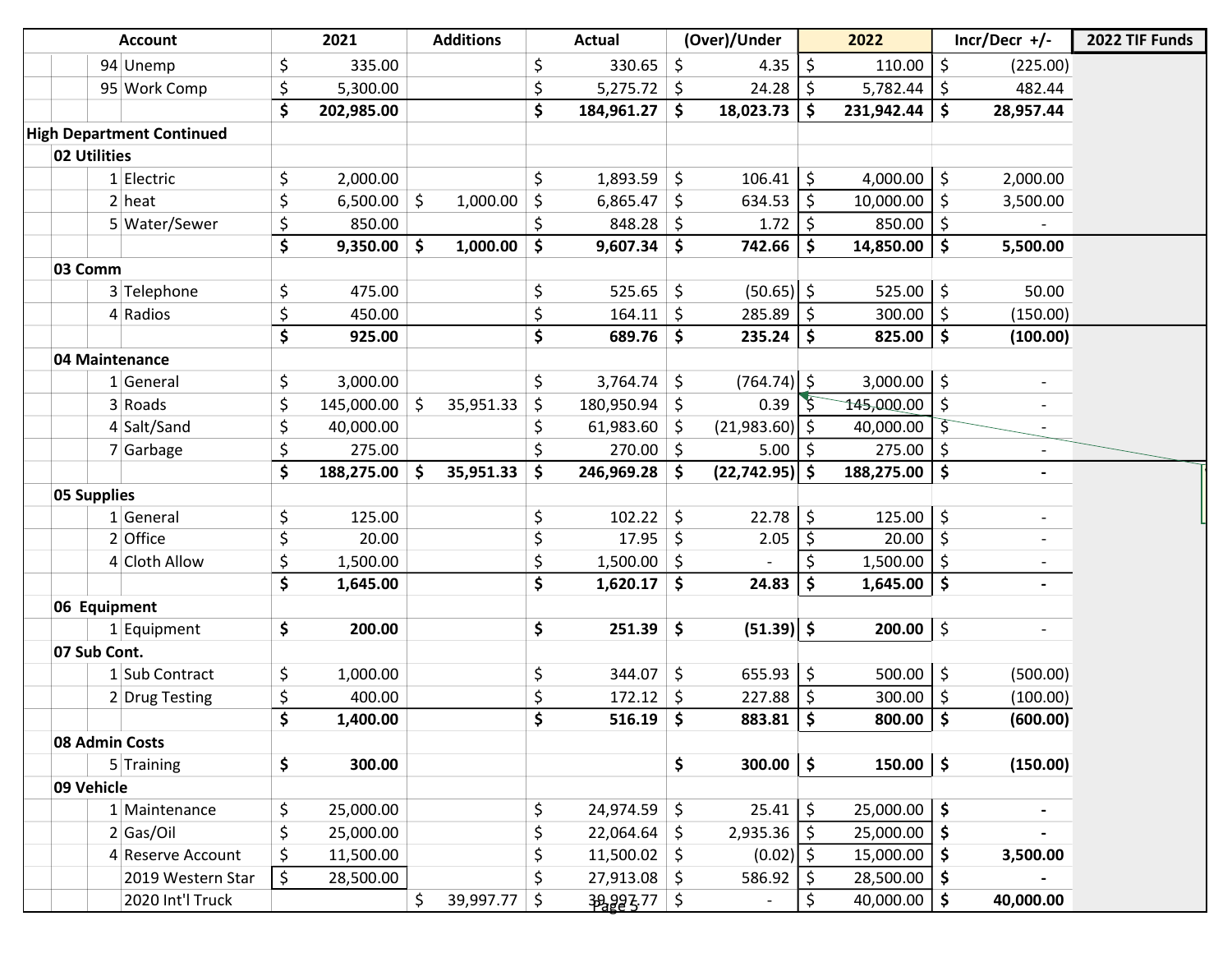| <b>Account</b>                  | 2021                                                                                                      |               | <b>Additions</b> |    | Actual         |                     | (Over)/Under                                               |         | 2022          |                     | $Incr/Decr$ +/-          | 2022 TIF Funds |
|---------------------------------|-----------------------------------------------------------------------------------------------------------|---------------|------------------|----|----------------|---------------------|------------------------------------------------------------|---------|---------------|---------------------|--------------------------|----------------|
| Hitachi Loader Loan             | \$<br>40,465.00                                                                                           |               |                  | \$ | 40,462.24      | $\zeta$             | 2.76                                                       | $\zeta$ | 40,465.00     | \$                  |                          |                |
|                                 | \$<br>$130,465.00$ \$                                                                                     |               | 39,997.77        | \$ | 166,912.34     | $\ddot{\bm{\zeta}}$ | 3,550.43                                                   | -\$     | 173,965.00    | $\ddot{\bm{\zeta}}$ | 43,500.00                |                |
| <b>TOTAL HIGHWAY DEPARTMENT</b> | \$<br>535,545.00                                                                                          | .\$           | 76,949.10        | \$ | 611,527.74     | \$                  | 966.36                                                     | \$.     | 612,652.44    | \$                  | 77,107.44                |                |
| <b>Highway Dept. Continued</b>  | 9925.00 from road maintenance to Paving Reserve Line. \$39,997.77 from the reserve to pay the annual 2020 |               |                  |    |                |                     |                                                            |         |               |                     |                          |                |
|                                 |                                                                                                           |               |                  |    |                |                     | Int'l truck loan pmt. 4,140.98 to Highway Reserve Account. |         |               |                     |                          |                |
| 50 Grounds/Maintenance          |                                                                                                           |               |                  |    |                |                     |                                                            |         |               |                     |                          |                |
| 01 Salary                       |                                                                                                           |               |                  |    |                |                     |                                                            |         |               |                     |                          |                |
| $12$ B/G Ceo                    | \$<br>43,750.00                                                                                           | $\zeta$       | 550.00           | \$ | $44,249.32$ \$ |                     | 50.68                                                      | $\zeta$ | 45,500.00     | \$                  | 1,750.00                 |                |
| 13 B/G Summer                   | \$<br>11,000.00                                                                                           |               |                  | \$ | 10,993.59      | $\ddot{\varsigma}$  | 6.41                                                       | Ŝ.      | 12,000.00     | \$                  | 1,000.00                 |                |
| 90 Health                       | \$<br>14,200.00                                                                                           |               |                  |    | 14,071.49      | \$                  | 128.51                                                     | \$      | 14,400.00     | S                   | 200.00                   |                |
| 91 MSRS                         | 3,420.00                                                                                                  | $\zeta$       | 110.42           | \$ | 3,433.03       | \$                  | 97.39                                                      |         | 3,750.00      |                     | 330.00                   |                |
| 92 Medi                         | \$<br>800.00                                                                                              |               |                  |    | 790.88         | \$                  | 9.12                                                       | \$      | 850.00        |                     | 50.00                    |                |
| 93 SS                           | \$<br>3,400.00                                                                                            |               |                  | \$ | 3,366.93       | \$                  | 33.07                                                      | \$      | 3,550.00      |                     | 150.00                   |                |
| 94 Unemp                        | \$<br>175.00                                                                                              |               |                  | \$ | 173.61         | \$                  | 1.39                                                       | \$.     | 58.00         |                     | (117.00)                 |                |
| 95 Work Comp                    | \$<br>1,900.00                                                                                            |               |                  |    | 1,893.53       | \$                  | 6.47                                                       | \$      | 1,834.92      | \$                  | (65.08)                  |                |
|                                 | \$<br>78,645.00                                                                                           | \$            | 660.42           | \$ | 78,972.38      | \$                  | 333.04                                                     | \$      | 81,942.92     | \$                  | 3,297.92                 |                |
| 02 Utilities                    |                                                                                                           |               |                  |    |                |                     |                                                            |         |               |                     |                          |                |
| 1 Electric                      | \$<br>600.00                                                                                              |               |                  | \$ | 622.32         | \$                  | $(22.32)$ \$                                               |         | 1,200.00      | \$                  | 600.00                   |                |
| 2 Heat                          | \$<br>1,750.00                                                                                            |               |                  | \$ | 1,707.19       | \$                  | 42.81                                                      | \$      | 2,500.00      | \$                  | 750.00                   |                |
| 5 Water/Sewer                   | \$<br>850.00                                                                                              |               |                  | \$ | 848.28         | \$                  | 1.72                                                       | \$      | 850.00        | \$                  |                          |                |
|                                 | \$<br>3,200.00                                                                                            |               |                  | \$ | 3,177.79       | $\ddot{\bm{\zeta}}$ | 22.21                                                      | \$      | 4,550.00      | \$                  | 1,350.00                 |                |
| 04 Maintenance                  |                                                                                                           |               |                  |    |                |                     |                                                            |         |               |                     |                          |                |
| $1$ General                     | \$<br>1,500.00                                                                                            |               |                  | \$ | 1,476.32       | \$                  | 23.68                                                      | Ŝ.      | 1,500.00      | \$                  |                          |                |
| 5 Backhoe                       | \$<br>300.00                                                                                              |               |                  | \$ | $300.00$ \$    |                     |                                                            | \$      | 300.00        | \$                  |                          |                |
|                                 | $\overline{\boldsymbol{\zeta}}$<br>1,800.00                                                               |               |                  | \$ | $1,776.32$ \$  |                     | 23.68                                                      | \$      | 1,800.00      | \$                  | $\overline{\phantom{a}}$ |                |
| <b>05 Supplies</b>              |                                                                                                           |               |                  |    |                |                     |                                                            |         |               |                     |                          |                |
| $1$ General                     | \$<br>125.00                                                                                              |               |                  | \$ | 63.58          | \$                  | $61.42$ \$                                                 |         | 125.00        | $\zeta$             |                          |                |
| 2 Office                        | \$<br>200.00                                                                                              |               |                  | \$ | 207.85         | \$                  | $(7.85)$ \$                                                |         | 200.00        | \$                  |                          |                |
| 4 Cloth Allow                   | \$<br>300.00                                                                                              |               |                  | \$ | 300.00         | \$                  |                                                            |         | 500.00        |                     | 200.00                   |                |
|                                 | $\mathsf{\hat{S}}$<br>625.00                                                                              |               |                  | \$ | $571.43$ \$    |                     | $53.57 \mid 5$                                             |         | 825.00        | -Ś                  | 200.00                   |                |
| 06 Equipment                    |                                                                                                           |               |                  |    |                |                     |                                                            |         |               |                     |                          |                |
| $1$ Equipment                   | \$<br>1,000.00                                                                                            | $\frac{1}{2}$ | 39.99            | \$ | $1,018.81$ \$  |                     | $21.18$ \$                                                 |         | $1,000.00$ \$ |                     |                          |                |
| 07 Sub Cont.                    |                                                                                                           |               |                  |    |                |                     |                                                            |         |               |                     |                          |                |
| 2 Drug Testing                  | \$<br>100.00                                                                                              |               |                  | \$ | 112.13         | \$                  | $(12.13)$ \$                                               |         | 100.00        | $\frac{1}{2}$       | $\blacksquare$           |                |
| 08 Admin Costs                  |                                                                                                           |               |                  |    |                |                     |                                                            |         |               |                     |                          |                |
| 2 Dues/Subs                     | \$<br>40.00                                                                                               |               |                  | \$ | 20.00          | $\frac{1}{2}$       | $20.00$   \$                                               |         | 40.00         | \$                  | $\blacksquare$           |                |
| 4 Postage                       | \$<br>110.00                                                                                              |               |                  | \$ | 108.00         | $\zeta$             | $2.00$   \$                                                |         | 116.00        | \$                  | 6.00                     |                |
| $5$ Training                    | \$<br>150.00                                                                                              |               |                  |    | Page 6         | \$                  | $150.00$   \$                                              |         | 100.00        | $\ddot{\phi}$       | (50.00)                  |                |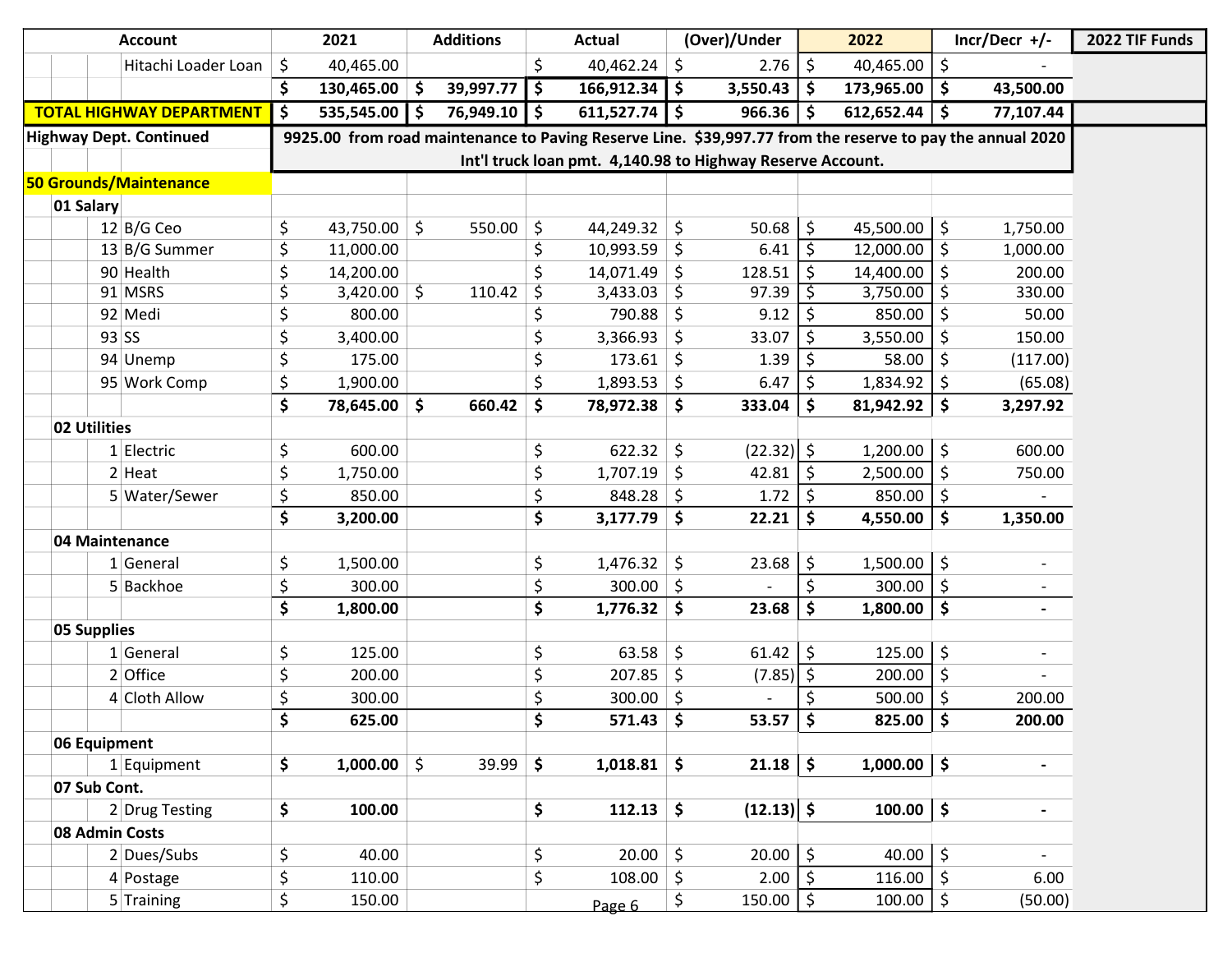| <b>Account</b>                           |                  | 2021                      | <b>Additions</b> | <b>Actual</b>        |                     | (Over)/Under                             |          | 2022             |                     | $Incr/Decr$ +/-          | 2022 TIF Funds |
|------------------------------------------|------------------|---------------------------|------------------|----------------------|---------------------|------------------------------------------|----------|------------------|---------------------|--------------------------|----------------|
|                                          | \$               | 300.00                    |                  | \$<br>128.00         | \$                  | $172.00$   \$                            |          | 256.00           | \$                  | (44.00)                  |                |
| 09 Vehicle                               |                  |                           |                  |                      |                     |                                          |          |                  |                     |                          |                |
|                                          |                  |                           |                  |                      |                     |                                          |          |                  |                     |                          |                |
| <b>Grounds &amp; Maint. Continued</b>    |                  |                           |                  |                      |                     |                                          |          |                  |                     |                          |                |
| 1 Maintenance                            | \$               | 1,500.00                  |                  | \$<br>1,153.99       | \$                  | $346.01$   \$                            |          | 1,500.00         | $\ddot{\varsigma}$  |                          |                |
| 2 Gas/Oi                                 | \$               | 4,000.00                  |                  | \$<br>4,210.79       | \$                  | $(210.79)$ \$                            |          | 4,300.00         | \$                  | 300.00                   |                |
| 4 Reserve Acct                           | \$               | 6,500.00                  |                  | \$<br>6,500.00       | -\$                 |                                          | \$       | 6,500.00         | \$                  |                          |                |
|                                          | \$               | 12,000.00                 |                  | \$<br>$11,864.78$ \$ |                     | 135.22 $\frac{1}{5}$                     |          | 12,300.00        | $\ddot{\mathsf{S}}$ | 300.00                   |                |
| <b>OTAL GROUNDS &amp; MAINTENANCE</b> \$ |                  | $97,670.00$ $\frac{1}{5}$ | $700.41$ \$      | $97,621.64$ \$       |                     | $748.77$ \$                              |          | $102,773.92$ \$  |                     | 5,103.92                 |                |
|                                          |                  |                           |                  |                      |                     |                                          |          |                  |                     |                          |                |
|                                          |                  |                           |                  |                      |                     | \$3401.00 to Grounds/Maintenance Reserve |          |                  |                     |                          |                |
| <b>60 Recreation Department</b>          |                  |                           |                  |                      |                     |                                          |          |                  |                     |                          |                |
| 01 Salary                                |                  |                           |                  |                      |                     |                                          |          |                  |                     |                          |                |
| 14 Director                              | \$               | 35,700.00                 |                  | \$<br>32,405.86      | \$                  | $3,294.14$   \$                          |          | $36,400.00$   \$ |                     | 700.00                   |                |
| 15 Rec Summer                            | \$               | 7,200.00                  |                  | \$<br>4,787.13       | \$                  | $2,412.87$   \$                          |          | 7,450.00         | $\zeta$             | 250.00                   |                |
| 90 Health                                | \$               | 7,400.00                  |                  | \$<br>7,455.44       | \$                  | $(55.44)$ \$                             |          | 7,600.00         | \$                  | 200.00                   |                |
| 91 MSRS                                  | \$               | 3,325.00                  |                  | \$<br>3,093.22       | -\$                 | $231.78$   \$                            |          | 3,600.00         | \$                  | 275.00                   |                |
| 92 Medi                                  | \$               | 725.00                    |                  | \$<br>652.96         | \$                  | 72.04                                    | \$       | 750.00           | \$                  | 25.00                    |                |
| $93$ SS                                  | \$               | 3,100.00                  |                  | \$<br>2,772.72       | \$                  | 327.28                                   | \$       | 3,175.00         | \$                  | 75.00                    |                |
| 94 Unemp                                 | \$               | 150.00                    |                  | \$<br>148.84         | \$                  | $1.16$   \$                              |          | 50.00            | \$                  | (100.00)                 |                |
| 95 Work Comp                             | \$               | 1,300.00                  |                  | \$<br>1,287.74       | -\$                 | 12.26                                    | \$.      | 945.34           | \$                  | (354.66)                 |                |
|                                          | \$               | 58,900.00                 | \$               | \$<br>52,603.91      | \$                  | 6,296.09                                 | \$       | 59,970.34        | \$                  | 1,070.34                 |                |
| 60 02 Utilitiles                         |                  |                           |                  |                      |                     |                                          |          |                  |                     |                          |                |
| 1 Electric                               | \$               | 2,000.00                  |                  | \$<br>1,871.53       | \$                  | 128.47                                   | \$       | 4,000.00         | \$                  | 2,000.00                 |                |
| $2$ heat                                 | \$               | 4,000.00                  |                  | \$<br>3,941.67       | \$                  | $58.33$   \$                             |          | 4,000.00         | \$                  |                          |                |
| 4 Water/Sewer                            | \$               | 850.00                    |                  | \$<br>848.28         | -\$                 | 1.72                                     | \$       | 850.00           | \$                  |                          |                |
|                                          | \$               | 6,850.00                  |                  | \$<br>6,661.48       | \$                  | 188.52                                   | \$       | 8,850.00         | \$                  | 2,000.00                 |                |
| 03 Comm                                  |                  |                           |                  |                      |                     |                                          |          |                  |                     |                          |                |
| 3 Telephone/Internet                     | \$               | 950.00                    |                  | \$<br>902.88         | \$                  | 47.12                                    | \$       | 925.00           | \$                  | (25.00)                  |                |
| 04 Maintenance                           |                  |                           |                  |                      |                     |                                          |          |                  |                     |                          |                |
| 1 General                                | $\epsilon$<br>Ç. | 4,000.00                  |                  | \$<br>$3,693.37$ \$  |                     | $306.63$ \$                              |          | 4,000.00         | $\zeta$             |                          |                |
| 7 Garbage                                | \$               | 300.00                    |                  | \$<br>$270.00$ \$    |                     | $30.00$   \$                             |          | 300.00           | $\zeta$             |                          |                |
| 8 Reserve Acct                           | \$               | 6,000.00                  |                  | \$<br>$6,000.00$ \$  |                     |                                          | $\zeta$  | $6,000.00$   \$  |                     |                          |                |
|                                          | \$               | $10,300.00$ \$            |                  | \$<br>$9,963.37$ \$  |                     | 336.63                                   | <b>S</b> | 10,300.00        | $\ddot{\bm{\zeta}}$ | $\overline{\phantom{a}}$ |                |
| 05 Supplies                              |                  |                           |                  |                      |                     |                                          |          |                  |                     |                          |                |
| $2$ Office                               | \$               | 420.00                    |                  | \$<br>270.32         | $\ddot{\bm{\zeta}}$ | $149.68$   \$                            |          | 420.00           | \$                  | $\overline{\phantom{a}}$ |                |
| 06 Equipment                             |                  |                           |                  |                      |                     |                                          |          |                  |                     |                          |                |
| $1$ Equipment                            | \$               | $3,000.00$ \$             | $116.85$ \$      | $2,878.80$ \$        |                     | $238.05$   \$                            |          | 4,000.00   \$    |                     | 1,000.00                 |                |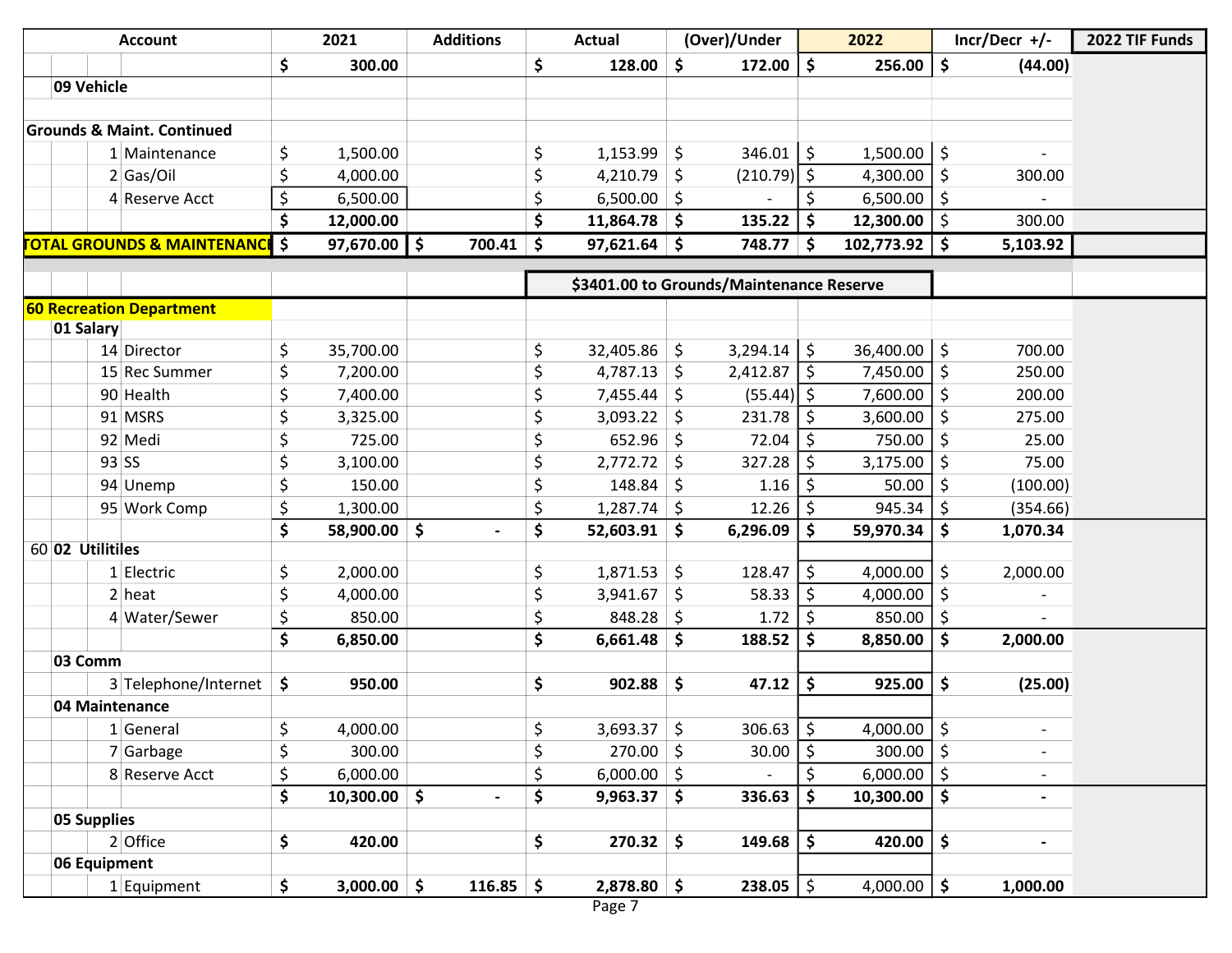|            | <b>Account</b>                   | 2021            | <b>Additions</b>    |                          | <b>Actual</b>         |                     | (Over)/Under             |         | 2022          | $Incr/Decr$ +/-                    | 2022 TIF Funds |
|------------|----------------------------------|-----------------|---------------------|--------------------------|-----------------------|---------------------|--------------------------|---------|---------------|------------------------------------|----------------|
|            | 08 Admin Costs                   |                 |                     |                          |                       |                     |                          |         |               |                                    |                |
|            | 2 Dues/Subs                      | \$<br>95.00     |                     | \$                       | 95.00                 | \$                  |                          | \$      | 95.00         | \$                                 |                |
|            | 5 Training                       | \$<br>300.00    |                     |                          |                       | \$                  | 300.00                   | \$      | 500.00        | \$<br>200.00                       |                |
|            | <b>Rec. Department Continued</b> |                 |                     |                          |                       |                     |                          |         |               |                                    |                |
|            |                                  | \$<br>395.00    |                     | \$                       | 95.00                 | \$                  | 300.00                   | \$      | 595.00        | \$<br>200.00                       |                |
|            | 09 Vehicle                       |                 |                     |                          |                       |                     |                          |         |               |                                    |                |
|            | 1 Maintenance                    | \$<br>1,000.00  |                     | \$                       | 1,347.05              | $\zeta$             | $(347.05)$ \$            |         | 1,000.00      | \$                                 |                |
|            | 2 Gas/Oi                         | \$<br>1,000.00  |                     | \$                       | 324.27                | \$                  | 675.73                   | \$      | 1,000.00      | \$<br>$\overline{\phantom{0}}$     |                |
|            |                                  | \$<br>2,000.00  | \$                  | \$                       | 1,671.32              | \$                  | 328.68                   | \$      | 2,000.00      | \$<br>$\overline{\phantom{a}}$     |                |
| 99 Misc    |                                  |                 |                     |                          |                       |                     |                          |         |               |                                    |                |
|            | 1 Tournaments                    | \$<br>300.00    |                     | \$                       | $50.00$ \$            |                     | 250.00                   | \$      | 300.00        | \$                                 |                |
|            | <b>TOTAL REC. DEPARTMENT</b>     | \$<br>83,115.00 | \$<br>116.85        | $\overline{\phantom{a}}$ | 75,097.08             | $\ddot{\bm{\zeta}}$ | 8,134.77                 | \$      | 87,360.34     | \$<br>4,245.34                     |                |
| 70 Library |                                  |                 |                     |                          |                       |                     |                          |         |               |                                    |                |
|            | 01 Salary                        |                 |                     |                          |                       |                     |                          |         |               |                                    |                |
|            | 16 Librarian                     | \$<br>7,400.00  |                     | \$                       | 7,395.00              | \$                  | 5.00                     |         |               | \$<br>(7,400.00)                   |                |
|            | 17 Librarians Salary             | \$<br>27,000.00 |                     | \$                       | 24,144.60             | \$                  | 2,855.40                 | $\zeta$ | 38,500.00     | \$<br>11,500.00                    |                |
|            | 90 Health                        | \$<br>3,356.00  |                     | \$                       | 3,355.65              | \$                  | 0.35                     |         |               | \$<br>(3,356.00)                   |                |
|            | 92 Medi                          | \$<br>475.00    |                     | \$                       | 436.74                | \$                  | 38.26                    | \$      | 575.00        | \$<br>100.00                       |                |
|            | $93$ SS                          | \$<br>2,000.00  |                     | \$                       | 1,840.45              | \$                  | 159.55                   | \$      | 2,400.00      | \$<br>400.00                       |                |
|            | 94 Unemp                         | \$<br>100.00    |                     | \$                       | 99.21                 | \$                  | 0.79                     | \$      | 33.00         | \$<br>(67.00)                      |                |
|            | 95 Work Comp                     | \$<br>75.00     |                     | \$                       | 65.73                 | \$                  | 9.27                     | \$      | 66.09         | \$<br>(8.91)                       |                |
|            |                                  | \$<br>40,406.00 |                     | \$                       | 37,337.38             | \$                  | 3,068.62                 | \$      | 41,574.09     | \$<br>1,168.09                     |                |
|            | 02 Utilities                     |                 |                     |                          |                       |                     |                          |         |               |                                    |                |
|            | $1$ Electric                     | \$<br>1,400.00  |                     | \$                       | 1,075.53              | \$                  | 324.47                   | \$      | 2,800.00      | \$<br>1,400.00                     |                |
|            | $2$ heat                         | \$<br>2,300.00  |                     | \$                       | 2,430.11              | \$                  | $(130.11)$ \$            |         | 3,000.00      | \$<br>700.00                       |                |
|            | 5 Water/Sewer                    | \$<br>850.00    |                     | \$                       | 848.28                | \$                  | 1.72                     | \$      | 850.00        | \$                                 |                |
|            |                                  | \$<br>4,550.00  |                     | \$                       | 4,353.92              | \$                  | 196.08                   | \$      | 6,650.00      | \$<br>2,100.00                     |                |
|            | 03 Comm                          |                 |                     |                          |                       |                     |                          |         |               |                                    |                |
|            | 3 Telephone                      | \$<br>475.00    |                     | \$                       | 495.06                | \$                  | $(20.06)$ \$             |         | 525.00        | \$<br>50.00                        |                |
|            | 04 Maintenance                   |                 |                     |                          |                       |                     |                          |         |               |                                    |                |
|            | $1$ General                      | \$<br>500.00    | \$<br>$2,920.08$ \$ |                          | $3,196.75$ \$         |                     | $223.33$   \$            |         | 500.00        | \$<br>$\overline{\phantom{a}}$     |                |
|            | $7$ Garbage                      | \$<br>225.00    |                     | \$                       | $270.00$ \$           |                     | $(45.00)$ \$             |         | $300.00$   \$ | 75.00                              |                |
|            |                                  | \$<br>725.00    | \$<br>$2,920.08$ \$ |                          | $3,466.75$ \$         |                     | 178.33                   | \$      | 800.00        | \$<br>75.00                        |                |
|            | 06 Equipment                     |                 |                     |                          |                       |                     |                          |         |               |                                    |                |
|            | 1 Equipiment                     | \$<br>50.00     |                     | \$                       | 50.00                 | \$                  | $\overline{\phantom{a}}$ | \$      | 50.00         | \$<br>$\qquad \qquad \blacksquare$ |                |
|            | 07 Supplies                      |                 |                     |                          |                       |                     |                          |         |               |                                    |                |
|            | $1$ General                      | \$<br>100.00    |                     | \$                       | $223.15$ \$           |                     | $(123.15)$ \$            |         | $150.00$   \$ | 50.00                              |                |
|            | 2 Office                         | \$<br>200.00    |                     | \$                       | 199.94   \$<br>Page 8 |                     | $0.06$   \$              |         | $200.00$   \$ | $\overline{\phantom{a}}$           |                |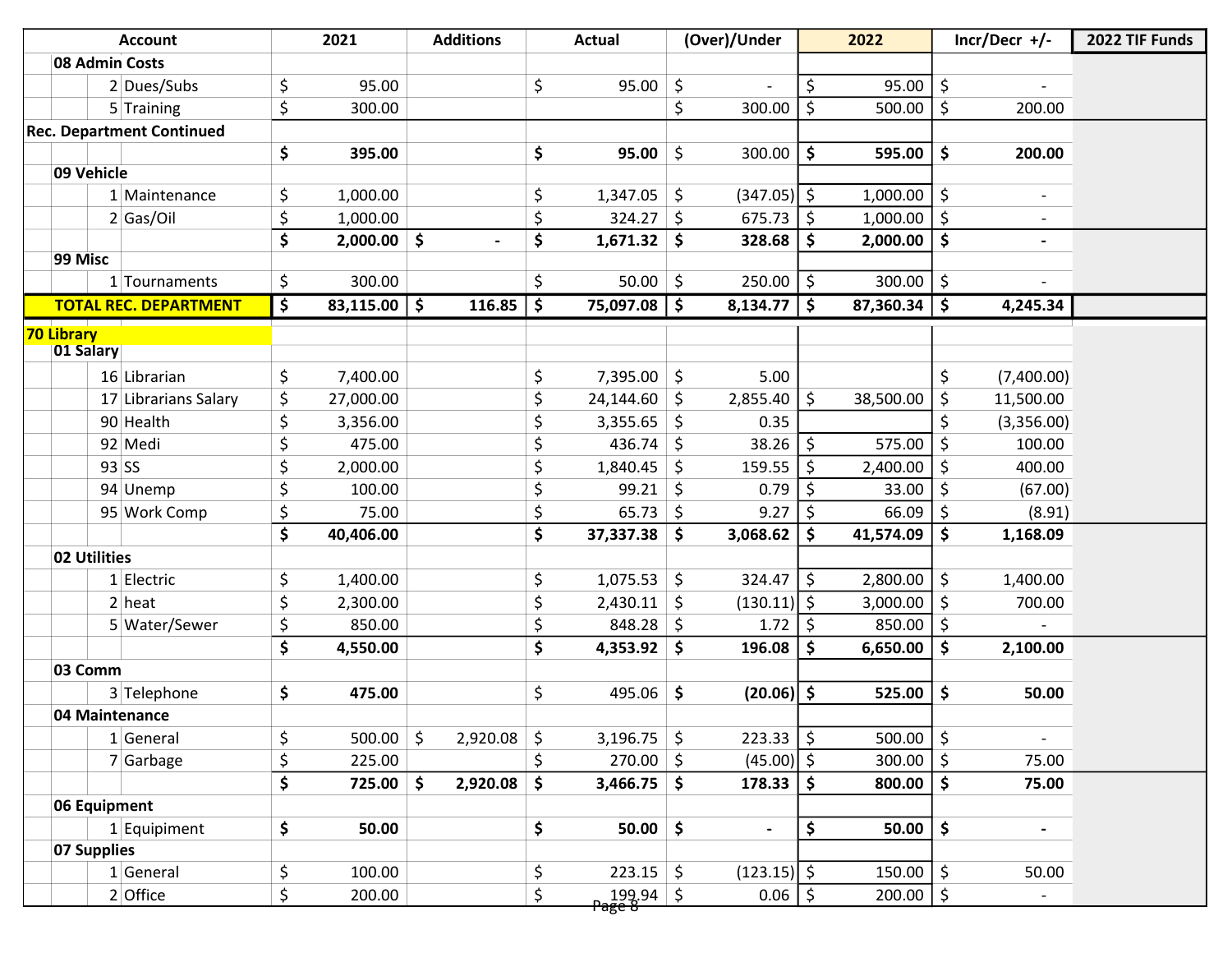| \$<br>\$<br>$\zeta$<br>\$<br>500.00<br>\$<br>485.97<br>14.03<br>500.00<br>5 Library Supp<br>\$<br>\$<br>\$<br>\$<br>$(109.06)$ \$<br>850.00<br>50.00<br>800.00<br>909.06<br><b>Library Continued</b><br>08 Admin Costs |           |
|------------------------------------------------------------------------------------------------------------------------------------------------------------------------------------------------------------------------|-----------|
|                                                                                                                                                                                                                        |           |
|                                                                                                                                                                                                                        |           |
|                                                                                                                                                                                                                        |           |
|                                                                                                                                                                                                                        |           |
|                                                                                                                                                                                                                        |           |
| \$<br>\$<br>\$<br>2 Dues/Subs<br>500.00<br>415.02<br>\$<br>84.98<br>500.00<br>-\$                                                                                                                                      |           |
| 58.00<br>53.20<br>1.80<br>\$<br>55.00<br>\$<br>\$<br>\$<br>\$<br>3.00<br>4 Postage                                                                                                                                     |           |
| \$<br>\$<br>\$<br>(164.00)<br>\$<br>150.00<br>\$<br>$5$ Training<br>100.00<br>264.00<br>50.00                                                                                                                          |           |
| \$<br>9 Lib. Allow<br>\$<br>4,984.62<br>15.38<br>\$<br>5,000.00<br>\$<br>5,000.00<br>\$                                                                                                                                |           |
| \$<br>\$<br>\$<br>175.00<br>\$<br>1,900.00<br>\$<br>14 Tech Supp.<br>1,900.00<br>1,725.00                                                                                                                              |           |
| \$<br>\$<br>\$<br>\$<br>7,441.84<br>113.16<br>\$<br>7,608.00<br>53.00<br>7,555.00                                                                                                                                      |           |
| 99 Misc                                                                                                                                                                                                                |           |
| \$<br>3 Events/Actiiv<br>$1,000.00$ \$<br>$895.26$ \$<br>$(40.10)$ \$<br>1,000.00<br>\$<br>1,935.36<br>-\$                                                                                                             |           |
| \$<br><b>TOTAL LIBRARY</b><br>55,561.00<br>\$<br>\$<br>$3,815.34$ \$<br>55,989.37<br>\$<br>$3,386.97$   \$<br>59,057.09<br>3,496.09                                                                                    |           |
|                                                                                                                                                                                                                        |           |
| 80 Building Utilities                                                                                                                                                                                                  |           |
| \$<br>\$<br>\$<br>\$<br>\$<br>301.06<br>8,800.00<br>Electric<br>4,398.94<br>4,100.00<br>4,700.00<br>1                                                                                                                  |           |
| \$<br>$\zeta$<br>\$<br>526.50<br>5,500.00<br>$\overline{2}$<br>Heat<br>4,500.00<br>3,973.50<br>\$<br>\$<br>1,000.00                                                                                                    |           |
| \$<br>\$<br>848.28<br>$\zeta$<br>26.72<br>\$<br>\$<br>Water/Sewer<br>875.00<br>875.00<br>3                                                                                                                             |           |
| 490.00<br>160.00<br>Garbage<br>\$<br>650.00<br>\$<br>\$<br>500.00<br>\$<br>(150.00)<br>-S<br>4                                                                                                                         |           |
| \$<br>\$<br>$(1,294.91)$ \$<br>1,800.00<br>3,094.91<br>\$<br>2,000.00<br>\$<br>200.00<br>6<br>Maintenance                                                                                                              |           |
| \$<br>\$<br>LP Gas<br>\$<br>300.00<br>200.00<br>300.00<br>Ŝ.<br>\$<br>$\overline{ }$<br>(100.00)                                                                                                                       |           |
| \$<br>Email/Tech Office Bld \$<br>357.00<br>\$<br>1,750.00<br>\$<br>1,500.00<br>1,143.00<br>250.00<br>\$<br>7                                                                                                          |           |
| \$<br><b>Total Utilities</b><br>\$<br>\$<br>376.37<br>\$<br>14,325.00<br>13,948.63<br>\$<br>19,625.00<br>5,300.00                                                                                                      |           |
| 90 Approp                                                                                                                                                                                                              |           |
| \$<br>$\zeta$<br>\$<br>\$<br>$(3.98)$   \$<br>\$<br>3,800.00<br>16,200.00<br>16,203.98<br>20,000.00<br>$1$ StreetLight<br>$\overline{\phantom{a}}$                                                                     |           |
| \$<br>\$<br>\$<br><b>Streetlight Repair/Res</b>                                                                                                                                                                        | 3,100.00  |
| $(0.52)$ \$<br>2 Ambulance<br>\$<br>19,400.00<br>\$<br>19,400.52<br>\$<br>19,400.00<br>\$                                                                                                                              |           |
| \$<br>\$<br>\$<br>3 Hydrants<br>58,356.00<br>58,356.00<br>58,356.00<br>\$<br>\$.                                                                                                                                       |           |
| \$<br>Ś<br>$\frac{1}{2}$<br>Ś.<br>32,100.00<br>$(100.00)$ \$<br>34,000.00<br>32,000.00<br>2,000.00<br>4 Insurance                                                                                                      |           |
| $282.20$   \$<br>$2,000.00$   \$<br>\$<br>2,000.00<br>\$<br>$1,717.80$ \$<br>6 GA                                                                                                                                      |           |
| \$<br>$53.70$ \$<br>\$<br>8 Cont Serv<br>23,500.00<br>$23,446.30$ \$<br>$24,500.00$   \$<br>1,000.00                                                                                                                   |           |
| \$<br>\$<br>$(20.00)$ \$<br>$1,320.00$ \$<br>\$<br>$9$ Garbage<br>1,300.00<br>1,300.00                                                                                                                                 |           |
| \$<br>\$<br>4,800.00 \$<br>$2,200.00$   \$<br>\$<br>7,000.00<br>7,000.00<br>10 Assessor                                                                                                                                |           |
| \$<br>\$<br>\$<br>$7,500.00$ \$<br>$(1,000.00)$ \$<br>11 Auditor<br>6,500.00<br>5,500.00<br>(1,000.00)                                                                                                                 |           |
| \$<br>$\zeta$<br>76,500.00<br>\$<br>12 Econ Dev.<br>$\sim$<br>\$<br>76,500.00 \$<br>\$<br>\$                                                                                                                           | 50,000.00 |
| \$<br>\$<br>$7,500.00$   \$<br>14 Council<br>\$<br>$7,500.00$ \$<br>7,500.00<br>$\overline{\phantom{a}}$                                                                                                               |           |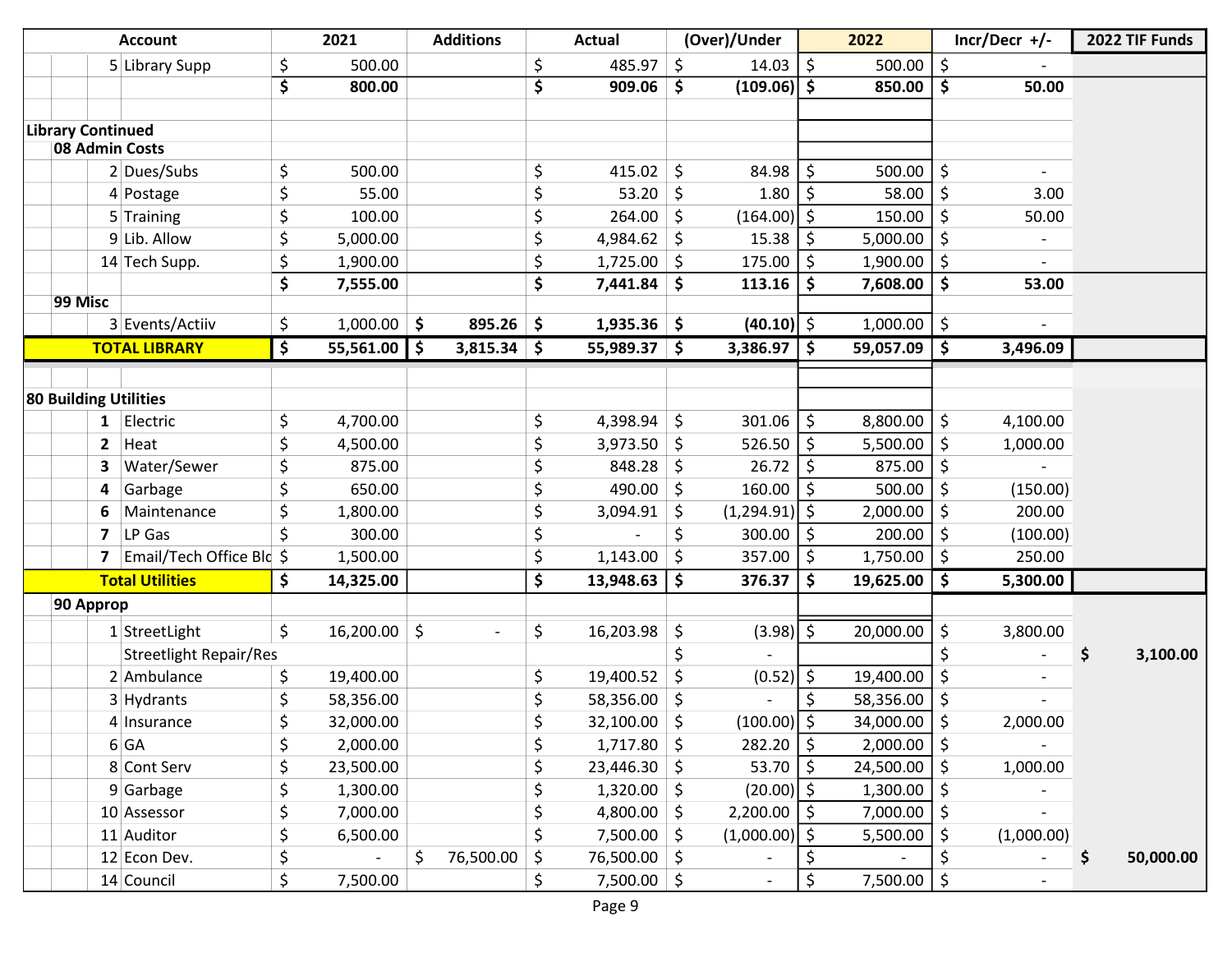|                     | <b>Account</b>                                            | 2021                                                      | <b>Additions</b> |     | <b>Actual</b>                                                     | (Over)/Under                   |     | 2022             |         | $Incr/Decr$ +/- | 2022 TIF Funds         |
|---------------------|-----------------------------------------------------------|-----------------------------------------------------------|------------------|-----|-------------------------------------------------------------------|--------------------------------|-----|------------------|---------|-----------------|------------------------|
|                     | 15 Legal Fees                                             | \$<br>3,500.00                                            |                  | \$  | 1,620.00                                                          | \$<br>1,880.00                 | \$  | 2,500.00         | \$      | (1,000.00)      |                        |
|                     | 16 Plannin Bd                                             | \$<br>500.00                                              |                  | \$  | 189.03                                                            | \$<br>310.97                   | -\$ | 500.00           | \$      |                 |                        |
|                     | 18 Education                                              | \$<br>767,870.11                                          |                  | \$  | 769,404.04                                                        | \$<br>$(1,533.93)$   \$        |     | 769,404.04       | \$      | 1,533.93        |                        |
|                     | 19 County Tax                                             | \$<br>108,229.25                                          |                  | \$  | 108,229.25                                                        | \$                             |     | 108,229.25       |         |                 |                        |
|                     | 20 Port. Toilet                                           | \$<br>850.00                                              |                  | \$  | 1,080.00                                                          | \$<br>$(230.00)$ \$            |     | 1,050.00         | \$      | 200.00          |                        |
|                     | 21 Main Munici                                            | \$<br>2,255.00                                            |                  | \$  | 2,255.00                                                          | \$                             | Ś   | 2,358.00         | \$      | 103.00          |                        |
|                     | 22 Loan & Prin                                            | \$                                                        | \$<br>14,303.76  | \$  | 14,303.76                                                         | \$                             |     |                  | \$      |                 | \$<br>14,304.00        |
|                     | 23 Maint/Improv                                           | \$<br>15,000.00                                           |                  | \$  | 14,254.75                                                         | \$<br>745.25                   | S   | 15,000.00        | \$      |                 |                        |
|                     | <b>Emergency Reserve</b>                                  |                                                           |                  |     |                                                                   |                                |     |                  |         |                 |                        |
|                     | 25 Grant Match                                            |                                                           |                  |     |                                                                   |                                |     |                  | \$      |                 |                        |
|                     | 27 Prop. Cleanup                                          | \$<br>12,500.00                                           |                  | \$  | 61.45                                                             | \$<br>12,438.55                | \$  | 6,250.00         | \$      | (6,250.00)      |                        |
|                     | 29 Paving (TBD)                                           | \$<br>$50,000.00$ \$                                      | $16,731.19$ \$   |     | $66,730.44$ \$                                                    | 0.75                           | \$  | 40,000.00        | \$      | (10,000.00)     |                        |
|                     | <b>TOTAL OTHER</b>                                        | \$<br>1,134,460.36 $\vert \sin 107,534.95 \vert \sin 107$ |                  |     | $1,226,972.32$ \$                                                 | 15,022.99                      | \$. | 1,124,847.29     | \$      | $(9,613.07)$ \$ | 67,404.00              |
|                     |                                                           |                                                           |                  |     | \$16,438 to Paving Line. \$3100 to Street Light Reserve-TIF Funds |                                |     |                  |         |                 |                        |
| 92 Outside Agencies |                                                           |                                                           |                  |     |                                                                   |                                |     |                  |         |                 |                        |
|                     | 1 Animal Shelter                                          | \$<br>3,206.00                                            |                  | \$  | 3,205.30                                                          | \$<br>0.70                     | \$  | 2,901.30         | \$      | (304.70)        |                        |
|                     | 2 Agency Aging                                            | \$<br>1,000.00                                            |                  | \$  | 1,000.00                                                          | \$                             | \$  | 1,000.00         | \$      |                 |                        |
|                     | 3 August Fest                                             |                                                           | \$<br>2,000.00   | \$  | 2,000.00                                                          | \$                             |     |                  |         |                 | \$<br>3,000.00         |
|                     | 4 Health Ctr                                              | \$<br>2,500.00                                            |                  | \$  | 2,500.00                                                          | \$                             | \$  | 2,500.00         | \$      |                 |                        |
|                     | 5 Legion                                                  | \$<br>300.00                                              |                  | \$  | 388.70                                                            | \$<br>$(88.70)$ \$             |     | 400.00           | \$      | 100.00          |                        |
|                     | 6 Homeless                                                | \$<br>1,500.00                                            |                  | \$  | 1,500.00                                                          | \$                             |     | 1,500.00         | \$      |                 |                        |
|                     | 7 Red Cross                                               | \$<br>150.00                                              |                  | \$  | 150.00                                                            | \$                             |     | 150.00           | \$      |                 |                        |
|                     | 9 CASWCD                                                  | \$<br>500.00                                              |                  | \$  | 500.00                                                            | \$                             | \$  | 500.00           | \$      |                 |                        |
|                     | 11 ATV Club                                               |                                                           | \$<br>300.00     | \$  | 300.00                                                            | \$<br>$\overline{\phantom{a}}$ |     |                  | \$      |                 | 300.00                 |
|                     | 12 Trailrunner                                            |                                                           | \$<br>1,000.00   | \$  | 1,000.00                                                          | \$<br>$\overline{\phantom{a}}$ |     |                  | \$      |                 | 1,000.00               |
|                     | Washburn Sign                                             |                                                           | 6,000.00         | -\$ | 6,000.00                                                          | \$<br>-                        |     |                  |         |                 |                        |
|                     | 14 Catholic Char                                          | \$<br>150.00                                              |                  | \$  | 150.00                                                            | \$<br>$\overline{\phantom{a}}$ | \$  | 150.00           | \$      |                 |                        |
|                     | 15 Salmon Brook Hist. Su \$                               | 1,000.00                                                  |                  | \$  | 1,000.00                                                          | \$                             | \$  | 1,000.00         | \$      |                 |                        |
|                     | 16 ACAP                                                   | \$<br>150.00                                              |                  | \$  | 150.00                                                            | \$<br>$\overline{\phantom{0}}$ | Ś   | 150.00           | \$      |                 |                        |
|                     | 17 NMDC                                                   |                                                           | \$<br>2,578.16   | ¢   | $2,578.16$ \$                                                     |                                |     |                  |         |                 | 2,666.31               |
|                     | 18 Vet's Cemet                                            | \$<br>100.00                                              |                  | \$  | $100.00$   \$                                                     | $\overline{\phantom{a}}$       | \$  | 100.00           | $\zeta$ |                 |                        |
|                     | 19 Comm Health                                            | \$<br>130.00                                              |                  | \$  | $130.00$ \$                                                       |                                | \$  | 130.00           | -\$     |                 |                        |
|                     | 20 MPBN                                                   | \$<br>100.00                                              |                  | \$  | $100.00$ \$                                                       |                                |     | 100.00           |         |                 |                        |
|                     | <b>Aroos Counc Health</b>                                 | 283.00                                                    |                  |     | $283.00$ \$                                                       | $\overline{\phantom{a}}$       |     | 200.00<br>844.00 | -\$     | 200.00          |                        |
|                     | Lifeflight Foundation \$<br><b>TOTAL OUTSIDE AGENCIES</b> |                                                           |                  | \$  |                                                                   |                                | S   |                  | \$      | 561.00          |                        |
|                     |                                                           | \$<br>$11,069.00$   \$                                    | $11,878.16$ \$   |     | $23,035.16$ \$                                                    | $(88.00)$ \$                   |     | $11,625.30$   \$ |         | $556.30$   \$   | 6,966.31               |
|                     |                                                           |                                                           |                  |     | \$2500 to Health Ctr Reserve                                      |                                |     |                  |         |                 | <b>Total TIF Funds</b> |
|                     |                                                           |                                                           |                  |     | Page 10                                                           | \$<br>31,477.77                |     |                  |         |                 | \$<br>99,370.31        |